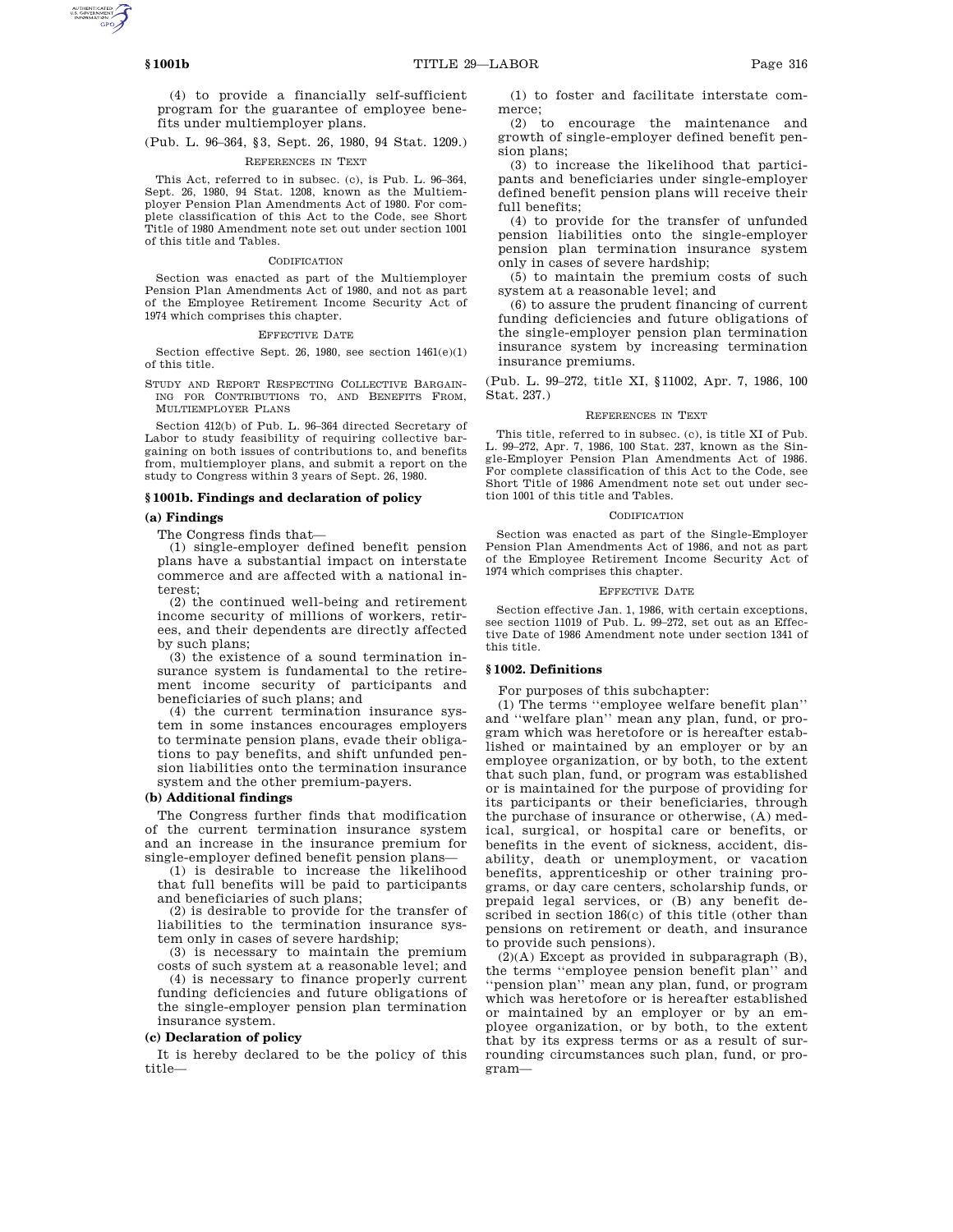(i) provides retirement income to employees, or

(ii) results in a deferral of income by employees for periods extending to the termination of covered employment or beyond,

regardless of the method of calculating the contributions made to the plan, the method of calculating the benefits under the plan or the method of distributing benefits from the plan. A distribution from a plan, fund, or program shall not be treated as made in a form other than retirement income or as a distribution prior to termination of covered employment solely because such distribution is made to an employee who has attained age 62 and who is not separated from employment at the time of such distribution.

(B) The Secretary may by regulation prescribe rules consistent with the standards and purposes of this chapter providing one or more exempt categories under which—

(i) severance pay arrangements, and

(ii) supplemental retirement income payments, under which the pension benefits of retirees or their beneficiaries are supplemented to take into account some portion or all of the increases in the cost of living (as determined by the Secretary of Labor) since retirement,

shall, for purposes of this subchapter, be treated as welfare plans rather than pension plans. In the case of any arrangement or payment a principal effect of which is the evasion of the standards or purposes of this chapter applicable to pension plans, such arrangement or payment shall be treated as a pension plan. An applicable voluntary early retirement incentive plan (as defined in section  $457(e)(11)(D)(ii)$  of title 26) making payments or supplements described in section  $457(e)(11)(D)(i)$  of title 26, and an applicable employment retention plan (as defined in section  $457(f)(4)(C)$  of title 26) making payments of benefits described in section  $457(f)(4)(A)$  of title 26, shall, for purposes of this subchapter, be treated as a welfare plan (and not a pension plan) with respect to such payments and supplements.

(3) The term ''employee benefit plan'' or ''plan'' means an employee welfare benefit plan or an employee pension benefit plan or a plan which is both an employee welfare benefit plan and an employee pension benefit plan.

(4) The term ''employee organization'' means any labor union or any organization of any kind, or any agency or employee representation committee, association, group, or plan, in which employees participate and which exists for the purpose, in whole or in part, of dealing with employers concerning an employee benefit plan, or other matters incidental to employment relationships; or any employees' beneficiary association organized for the purpose in whole or in part, of establishing such a plan.

(5) The term ''employer'' means any person acting directly as an employer, or indirectly in the interest of an employer, in relation to an employee benefit plan; and includes a group or association of employers acting for an employer in such capacity.

(6) The term ''employee'' means any individual employed by an employer.

(7) The term ''participant'' means any employee or former employee of an employer, or any member or former member of an employee organization, who is or may become eligible to receive a benefit of any type from an employee benefit plan which covers employees of such employer or members of such organization, or whose beneficiaries may be eligible to receive any such benefit.

(8) The term ''beneficiary'' means a person designated by a participant, or by the terms of an employee benefit plan, who is or may become entitled to a benefit thereunder.

(9) The term ''person'' means an individual, partnership, joint venture, corporation, mutual company, joint-stock company, trust, estate, unincorporated organization, association, or employee organization.

(10) The term ''State'' includes any State of the United States, the District of Columbia, Puerto Rico, the Virgin Islands, American Samoa, Guam, Wake Island, and the Canal Zone. The term ''United States'' when used in the geographic sense means the States and the Outer Continental Shelf lands defined in the Outer Continental Shelf Lands Act (43 U.S.C. 1331–1343).

(11) The term ''commerce'' means trade, traffic, commerce, transportation, or communication between any State and any place outside thereof.

(12) The term ''industry or activity affecting commerce'' means any activity, business, or industry in commerce or in which a labor dispute would hinder or obstruct commerce or the free flow of commerce, and includes any activity or industry ''affecting commerce'' within the meaning of the Labor Management Relations Act, 1947 [29 U.S.C. 141 et seq.], or the Railway Labor Act [45 U.S.C. 151 et seq.].

(13) The term ''Secretary'' means the Secretary of Labor.

(14) The term ''party in interest'' means, as to an employee benefit plan—

(A) any fiduciary (including, but not limited to, any administrator, officer, trustee, or custodian), counsel, or employee of such employee benefit plan;

(B) a person providing services to such plan; (C) an employer any of whose employees are covered by such plan;

(D) an employee organization any of whose members are covered by such plan;

(E) an owner, direct or indirect, of 50 percent or more of—

(i) the combined voting power of all classes of stock entitled to vote or the total value of shares of all classes of stock of a corporation.<sup>1</sup>

(ii) the capital interest or the profits interest of a partnership, or

(iii) the beneficial interest of a trust or unincorporated enterprise,

which is an employer or an employee organization described in subparagraph (C) or (D);

(F) a relative (as defined in paragraph (15)) of any individual described in subparagraph (A), (B), (C), or (E);

<sup>1</sup>So in original. The period probably should be a comma.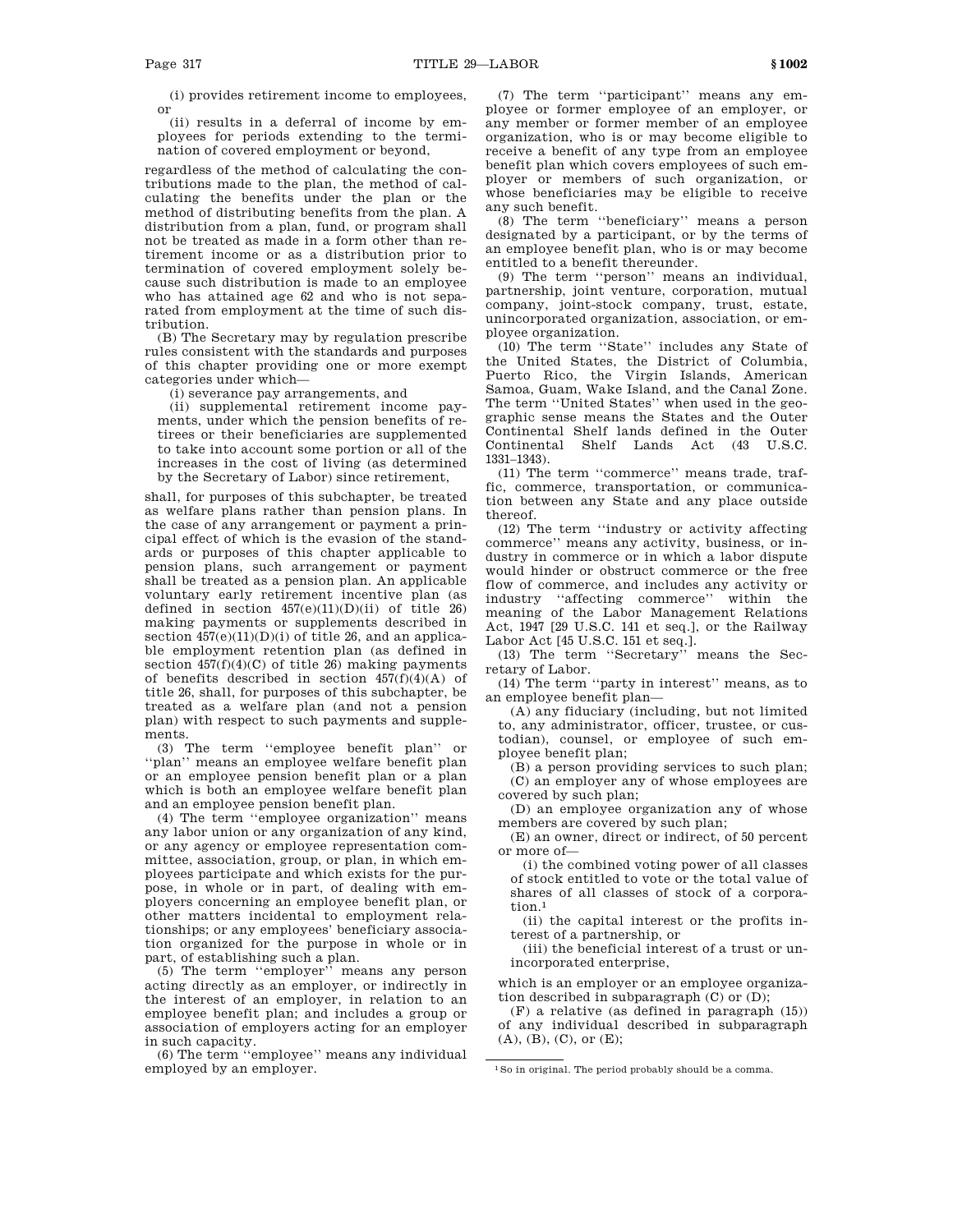(G) a corporation, partnership, or trust or estate of which (or in which) 50 percent or more of—

(i) the combined voting power of all classes of stock entitled to vote or the total value of shares of all classes of stock of such corporation,

(ii) the capital interest or profits interest of such partnership, or

(iii) the beneficial interest of such trust or estate,

is owned directly or indirectly, or held by persons described in subparagraph (A), (B), (C), (D), or (E);

(H) an employee, officer, director (or an individual having powers or responsibilities similar to those of officers or directors), or a 10 percent or more shareholder directly or indirectly, of a person described in subparagraph  $(B)$ ,  $(C)$ ,  $(D)$ ,  $(E)$ , or  $(G)$ , or of the employee benefit plan; or

(I) a 10 percent or more (directly or indirectly in capital or profits) partner or joint venturer of a person described in subparagraph (B), (C), (D), (E), or (G).

The Secretary, after consultation and coordination with the Secretary of the Treasury, may by regulation prescribe a percentage lower than 50 percent for subparagraph (E) and (G) and lower than 10 percent for subparagraph (H) or (I). The Secretary may prescribe regulations for determining the ownership (direct or indirect) of profits and beneficial interests, and the manner in which indirect stockholdings are taken into account. Any person who is a party in interest with respect to a plan to which a trust described in section 501(c)(22) of title 26 is permitted to make payments under section 1403 of this title shall be treated as a party in interest with respect to such trust.

(15) The term ''relative'' means a spouse, ancestor, lineal descendant, or spouse of a lineal descendant.

 $(16)(A)$  The term "administrator" means-

(i) the person specifically so designated by the terms of the instrument under which the plan is operated;

(ii) if an administrator is not so designated, the plan sponsor; or

(iii) in the case of a plan for which an administrator is not designated and a plan sponsor cannot be identified, such other person as the Secretary may by regulation prescribe.

(B) The term ''plan sponsor'' means (i) the employer in the case of an employee benefit plan established or maintained by a single employer, (ii) the employee organization in the case of a plan established or maintained by an employee organization, or (iii) in the case of a plan established or maintained by two or more employers or jointly by one or more employers and one or more employee organizations, the association, committee, joint board of trustees, or other similar group of representatives of the parties who establish or maintain the plan.

(17) The term ''separate account'' means an account established or maintained by an insurance company under which income, gains, and losses, whether or not realized, from assets allocated to such account, are, in accordance with

the applicable contract, credited to or charged against such account without regard to other income, gains, or losses of the insurance company.

(18) The term ''adequate consideration'' when used in part 4 of subtitle B of this subchapter means (A) in the case of a security for which there is a generally recognized market, either (i) the price of the security prevailing on a national securities exchange which is registered under section 78f of title 15, or (ii) if the security is not traded on such a national securities exchange, a price not less favorable to the plan than the offering price for the security as established by the current bid and asked prices quoted by persons independent of the issuer and of any party in interest; and (B) in the case of an asset other than a security for which there is a generally recognized market, the fair market value of the asset as determined in good faith by the trustee or named fiduciary pursuant to the terms of the plan and in accordance with regulations promulgated by the Secretary.

(19) The term ''nonforfeitable'' when used with respect to a pension benefit or right means a claim obtained by a participant or his beneficiary to that part of an immediate or deferred benefit under a pension plan which arises from the participant's service, which is unconditional, and which is legally enforceable against the plan. For purposes of this paragraph, a right to an accrued benefit derived from employer contributions shall not be treated as forfeitable merely because the plan contains a provision described in section 1053(a)(3) of this title.

(20) The term ''security'' has the same meaning as such term has under section  $77b(1)^2$  of title 15.

(21)(A) Except as otherwise provided in subparagraph (B), a person is a fiduciary with respect to a plan to the extent (i) he exercises any discretionary authority or discretionary control respecting management of such plan or exercises any authority or control respecting management or disposition of its assets, (ii) he renders investment advice for a fee or other compensation, direct or indirect, with respect to any moneys or other property of such plan, or has any authority or responsibility to do so, or (iii) he has any discretionary authority or discretionary responsibility in the administration of such plan. Such term includes any person designated under section 1105(c)(1)(B) of this title.

(B) If any money or other property of an employee benefit plan is invested in securities issued by an investment company registered under the Investment Company Act of 1940 [15 U.S.C. 80a–1 et seq.], such investment shall not by itself cause such investment company or such investment company's investment adviser or principal underwriter to be deemed to be a fiduciary or a party in interest as those terms are defined in this subchapter, except insofar as such investment company or its investment adviser or principal underwriter acts in connection with an employee benefit plan covering employees of the investment company, the investment adviser, or its principal underwriter. Nothing contained in this subparagraph shall limit the duties imposed on such investment company, in-

<sup>2</sup>See References in Text note below.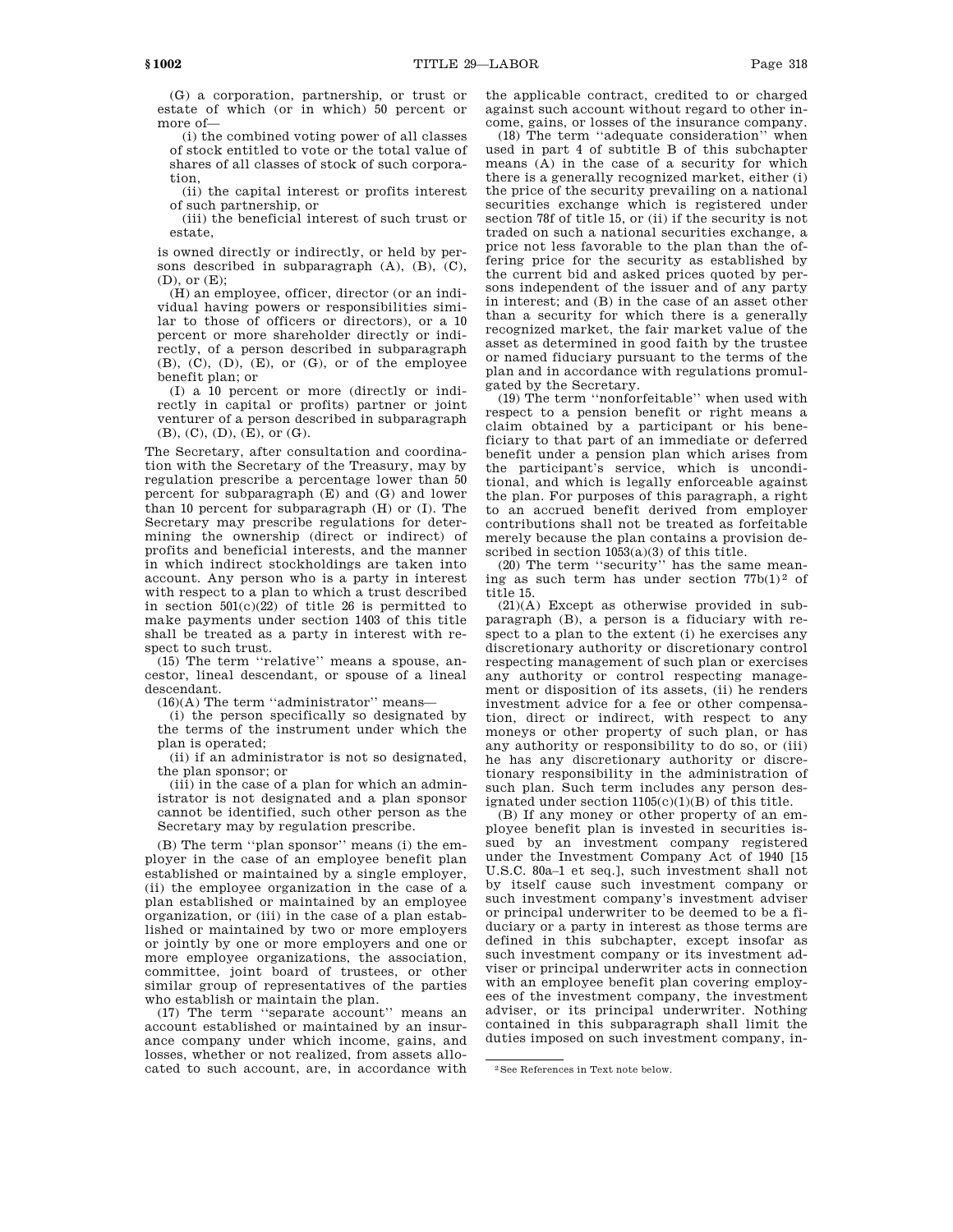vestment adviser, or principal underwriter by any other law.

(22) The term ''normal retirement benefit'' means the greater of the early retirement benefit under the plan, or the benefit under the plan commencing at normal retirement age. The normal retirement benefit shall be determined without regard to—

(A) medical benefits, and

(B) disability benefits not in excess of the qualified disability benefit.

For purposes of this paragraph, a qualified disability benefit is a disability benefit provided by a plan which does not exceed the benefit which would be provided for the participant if he separated from the service at normal retirement age. For purposes of this paragraph, the early retirement benefit under a plan shall be determined without regard to any benefit under the plan which the Secretary of the Treasury finds to be a benefit described in section  $1054(b)(1)(G)$  of this title.

(23) The term ''accrued benefit'' means—

(A) in the case of a defined benefit plan, the individual's accrued benefit determined under the plan and, except as provided in section  $1054(c)(3)$  of this title, expressed in the form of an annual benefit commencing at normal retirement age, or

(B) in the case of a plan which is an individual account plan, the balance of the individual's account.

The accrued benefit of an employee shall not be less than the amount determined under section  $1054(c)(2)(B)$  of this title with respect to the employee's accumulated contribution.

(24) The term ''normal retirement age'' means the earlier of—

(A) the time a plan participant attains normal retirement age under the plan, or

(B) the later of—

(i) the time a plan participant attains age 65, or

(ii) the 5th anniversary of the time a plan participant commenced participation in the plan.

(25) The term ''vested liabilities'' means the present value of the immediate or deferred benefits available at normal retirement age for participants and their beneficiaries which are nonforfeitable.

(26) The term ''current value'' means fair market value where available and otherwise the fair value as determined in good faith by a trustee or a named fiduciary (as defined in section 1102(a)(2) of this title) pursuant to the terms of the plan and in accordance with regulations of the Secretary, assuming an orderly liquidation at the time of such determination.

(27) The term ''present value'', with respect to a liability, means the value adjusted to reflect anticipated events. Such adjustments shall conform to such regulations as the Secretary of the Treasury may prescribe.

(28) The term ''normal service cost'' or ''normal cost'' means the annual cost of future pension benefits and administrative expenses assigned, under an actuarial cost method, to years subsequent to a particular valuation date of a pension plan. The Secretary of the Treasury may prescribe regulations to carry out this paragraph.

(29) The term ''accrued liability'' means the excess of the present value, as of a particular valuation date of a pension plan, of the projected future benefit costs and administrative expenses for all plan participants and beneficiaries over the present value of future contributions for the normal cost of all applicable plan participants and beneficiaries. The Secretary of the Treasury may prescribe regulations to carry out this paragraph.

(30) The term ''unfunded accrued liability'' means the excess of the accrued liability, under an actuarial cost method which so provides, over the present value of the assets of a pension plan. The Secretary of the Treasury may prescribe regulations to carry out this paragraph.

(31) The term ''advance funding actuarial cost method'' or ''actuarial cost method'' means a recognized actuarial technique utilized for establishing the amount and incidence of the annual actuarial cost of pension plan benefits and expenses. Acceptable actuarial cost methods shall include the accrued benefit cost method (unit credit method), the entry age normal cost method, the individual level premium cost method, the aggregate cost method, the attained age normal cost method, and the frozen initial liability cost method. The terminal funding cost method and the current funding (payas-you-go) cost method are not acceptable actuarial cost methods. The Secretary of the Treasury shall issue regulations to further define acceptable actuarial cost methods.

(32) The term ''governmental plan'' means a plan established or maintained for its employees by the Government of the United States, by the government of any State or political subdivision thereof, or by any agency or instrumentality of any of the foregoing. The term ''governmental plan'' also includes any plan to which the Railroad Retirement Act of 1935, or 1937 [45 U.S.C. 231 et seq.] applies, and which is financed by contributions required under that Act and any plan of an international organization which is exempt from taxation under the provisions of the International Organizations Immunities Act [22 U.S.C. 288 et seq.]. The term ''governmental plan'' includes a plan which is established and maintained by an Indian tribal government (as defined in section  $7701(a)(40)$  of title 26), a subdivision of an Indian tribal government (determined in accordance with section 7871(d) of title 26), or an agency or instrumentality of either, and all of the participants of which are employees of such entity substantially all of whose services as such an employee are in the performance of essential governmental functions but not in the performance of commercial activities (whether or not an essential government function) 3

(33)(A) The term ''church plan'' means a plan established and maintained (to the extent required in clause (ii) of subparagraph (B)) for its employees (or their beneficiaries) by a church or by a convention or association of churches which is exempt from tax under section 501 of title 26.

<sup>3</sup>So in original. Probably should be followed by a period.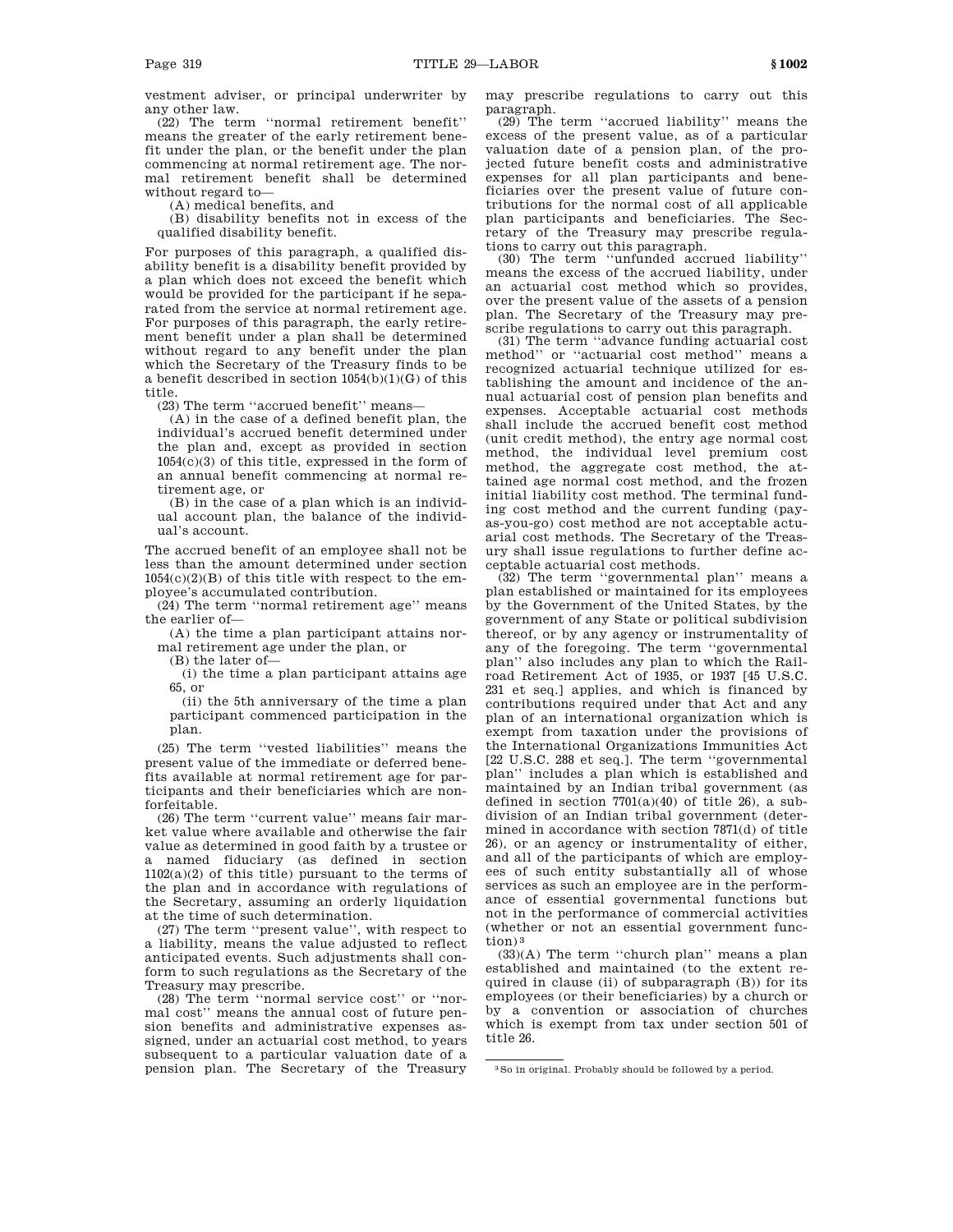(B) The term ''church plan'' does not include a plan—

(i) which is established and maintained primarily for the benefit of employees (or their beneficiaries) of such church or convention or association of churches who are employed in connection with one or more unrelated trades or businesses (within the meaning of section 513 of title 26), or

(ii) if less than substantially all of the individuals included in the plan are individuals described in subparagraph (A) or in clause (ii) of subparagraph (C) (or their beneficiaries).

(C) For purposes of this paragraph—

(i) A plan established and maintained for its employees (or their beneficiaries) by a church or by a convention or association of churches includes a plan maintained by an organization, whether a civil law corporation or otherwise, the principal purpose or function of which is the administration or funding of a plan or program for the provision of retirement benefits or welfare benefits, or both, for the employees of a church or a convention or association of churches, if such organization is controlled by or associated with a church or a convention or association of churches.

(ii) The term employee of a church or a convention or association of churches includes—

(I) a duly ordained, commissioned, or licensed minister of a church in the exercise of his ministry, regardless of the source of his compensation;

(II) an employee of an organization, whether a civil law corporation or otherwise, which is exempt from tax under section 501 of title 26 and which is controlled by or associated with a church or a convention or association of churches; and

(III) an individual described in clause (v).

(iii) A church or a convention or association of churches which is exempt from tax under section 501 of title 26 shall be deemed the employer of any individual included as an employee under clause (ii).

(iv) An organization, whether a civil law corporation or otherwise, is associated with a church or a convention or association of churches if it shares common religious bonds and convictions with that church or convention or association of churches.

(v) If an employee who is included in a church plan separates from the service of a church or a convention or association of churches or an organization, whether a civil law corporation or otherwise, which is exempt from tax under section 501 of title 26 and which is controlled by or associated with a church or a convention or association of churches, the church plan shall not fail to meet the requirements of this paragraph merely because the plan—

(I) retains the employee's accrued benefit or account for the payment of benefits to the employee or his beneficiaries pursuant to the terms of the plan; or

(II) receives contributions on the employee's behalf after the employee's separation from such service, but only for a period of 5 years after such separation, unless the employee is disabled (within the meaning of the disability provisions of the church plan or, if there are no such provisions in the church plan, within the meaning of section 72(m)(7) of title 26) at the time of such separation from service.

(D)(i) If a plan established and maintained for its employees (or their beneficiaries) by a church or by a convention or association of churches which is exempt from tax under section 501 of title 26 fails to meet one or more of the requirements of this paragraph and corrects its failure to meet such requirements within the correction period, the plan shall be deemed to meet the requirements of this paragraph for the year in which the correction was made and for all prior years.

(ii) If a correction is not made within the correction period, the plan shall be deemed not to meet the requirements of this paragraph beginning with the date on which the earliest failure to meet one or more of such requirements occurred.

(iii) For purposes of this subparagraph, the term ''correction period'' means—

(I) the period ending 270 days after the date of mailing by the Secretary of the Treasury of a notice of default with respect to the plan's failure to meet one or more of the requirements of this paragraph; or

(II) any period set by a court of competent jurisdiction after a final determination that the plan fails to meet such requirements, or, if the court does not specify such period, any reasonable period determined by the Secretary of the Treasury on the basis of all the facts and circumstances, but in any event not less than 270 days after the determination has become final; or

(III) any additional period which the Secretary of the Treasury determines is reasonable or necessary for the correction of the default,

whichever has the latest ending date.

(34) The term ''individual account plan'' or ''defined contribution plan'' means a pension plan which provides for an individual account for each participant and for benefits based solely upon the amount contributed to the participant's account, and any income, expenses, gains and losses, and any forfeitures of accounts of other participants which may be allocated to such participant's account.

(35) The term ''defined benefit plan'' means a pension plan other than an individual account plan; except that a pension plan which is not an individual account plan and which provides a benefit derived from employer contributions which is based partly on the balance of the separate account of a participant—

(A) for the purposes of section 1052 of this title, shall be treated as an individual account plan, and

(B) for the purposes of paragraph (23) of this section and section 1054 of this title, shall be treated as an individual account plan to the extent benefits are based upon the separate account of a participant and as a defined benefit plan with respect to the remaining portion of benefits under the plan.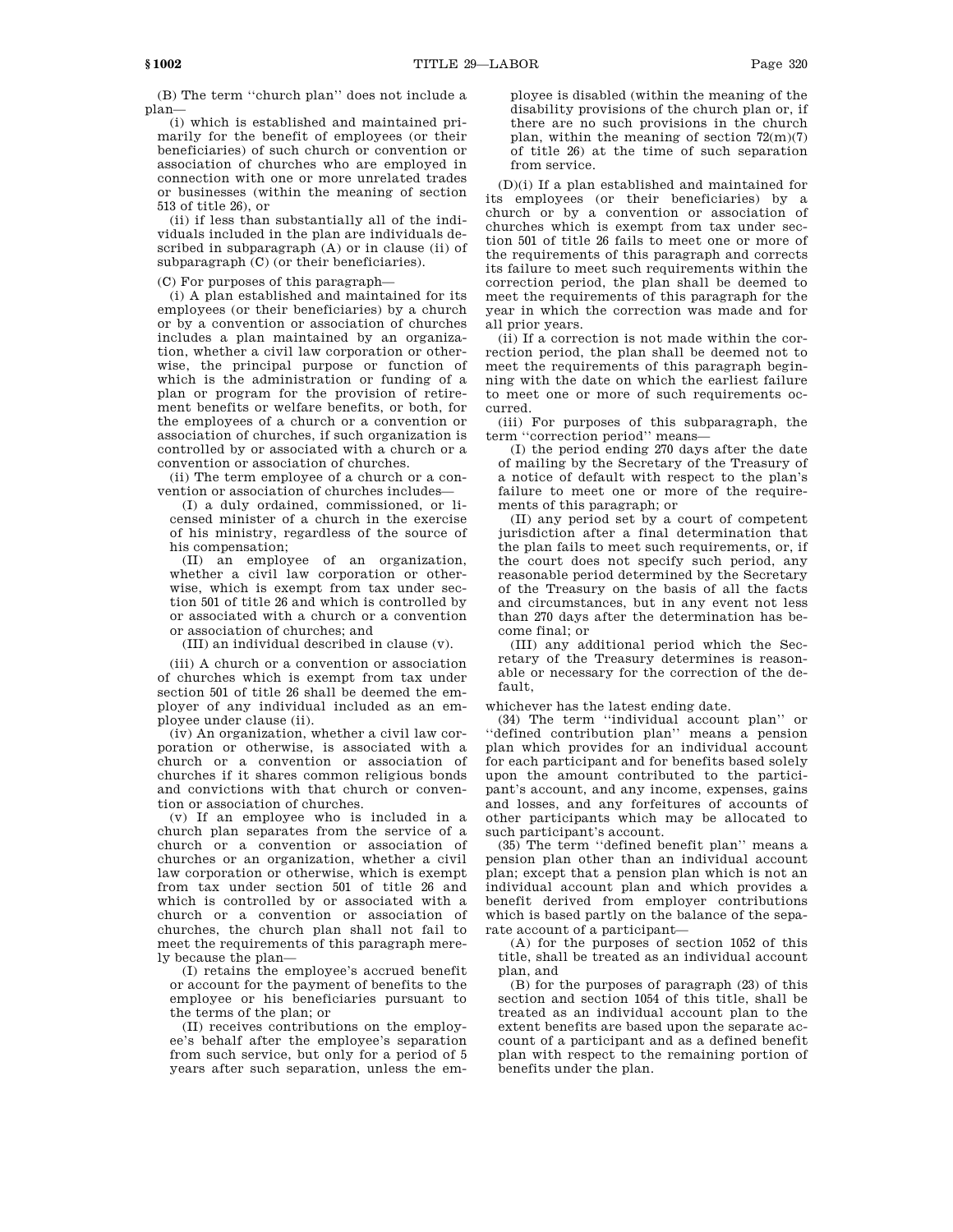(36) The term ''excess benefit plan'' means a plan maintained by an employer solely for the purpose of providing benefits for certain employees in excess of the limitations on contributions and benefits imposed by section 415 of title 26 on plans to which that section applies without regard to whether the plan is funded. To the extent that a separable part of a plan (as determined by the Secretary of Labor) maintained by an employer is maintained for such purpose, that part shall be treated as a separate plan which is an excess benefit plan.

(37)(A) The term ''multiemployer plan'' means a plan—

(i) to which more than one employer is required to contribute,

(ii) which is maintained pursuant to one or more collective bargaining agreements between one or more employee organizations and more than one employer, and

(iii) which satisfies such other requirements as the Secretary may prescribe by regulation.

(B) For purposes of this paragraph, all trades or businesses (whether or not incorporated) which are under common control within the meaning of section 1301(b)(1) of this title are considered a single employer.

(C) Notwithstanding subparagraph (A), a plan is a multiemployer plan on and after its termination date if the plan was a multiemployer plan under this paragraph for the plan year preceding its termination date.

(D) For purposes of this subchapter, notwithstanding the preceding provisions of this paragraph, for any plan year which began before September 26, 1980, the term ''multiemployer plan'' means a plan described in this paragraph (37) as in effect immediately before such date.

(E) Within one year after September 26, 1980, a multiemployer plan may irrevocably elect, pursuant to procedures established by the corporation and subject to the provisions of sections 1453(b) and (c) of this title, that the plan shall not be treated as a multiemployer plan for all purposes under this chapter or the Internal Revenue Code of 1954 if for each of the last 3 plan years ending prior to the effective date of the Multiemployer Pension Plan Amendments Act of 1980—

(i) the plan was not a multiemployer plan because the plan was not a plan described in subparagraph (A)(iii) of this paragraph and section  $414(f)(1)(C)$  of title 26 (as such provisions were in effect on the day before September 26, 1980); and

(ii) the plan had been identified as a plan that was not a multiemployer plan in substantially all its filings with the corporation, the Secretary of Labor and the Secretary of the Treasury.

(F)(i) For purposes of this subchapter a qualified football coaches plan—

(I) shall be treated as a multiemployer plan to the extent not inconsistent with the purposes of this subparagraph; and

(II) notwithstanding section 401(k)(4)(B) of title 26, may include a qualified cash and deferred arrangement.

(ii) For purposes of this subparagraph, the term ''qualified football coaches plan'' means

any defined contribution plan which is established and maintained by an organization—

(I) which is described in section 501(c) of title 26;

(II) the membership of which consists entirely of individuals who primarily coach football as full-time employees of 4-year colleges or universities described in section  $170(b)(1)(A)(ii)$  of title 26; and

(III) which was in existence on September 18, 1986.

(G)(i) Within 1 year after August 17, 2006—

(I) an election under subparagraph (E) may be revoked, pursuant to procedures prescribed by the Pension Benefit Guaranty Corporation, if, for each of the 3 plan years prior to August 17, 2006, the plan would have been a multiemployer plan but for the election under subparagraph (E), and

(II) a plan that meets the criteria in clauses (i) and (ii) of subparagraph (A) of this paragraph or that is described in clause (vi) may, pursuant to procedures prescribed by the Pension Benefit Guaranty Corporation, elect to be a multiemployer plan, if—

(aa) for each of the 3 plan years immediately preceding the first plan year for which the election under this paragraph is effective with respect to the plan, the plan has met those criteria or is so described,

(bb) substantially all of the plan's employer contributions for each of those plan years were made or required to be made by organizations that were exempt from tax under section 501 of title 26, and

(cc) the plan was established prior to September 2, 1974.

(ii) An election under this subparagraph shall be effective for all purposes under this chapter and under title 26, starting with any plan year beginning on or after January 1, 1999, and ending before January 1, 2008, as designated by the plan in the election made under clause (i)(II).

(iii) Once made, an election under this subparagraph shall be irrevocable, except that a plan described in clause (i)(II) shall cease to be a multiemployer plan as of the plan year beginning immediately after the first plan year for which the majority of its employer contributions were made or required to be made by organizations that were not exempt from tax under section 501 of title 26.

(iv) The fact that a plan makes an election under clause  $(i)(II)$  does not imply that the plan was not a multiemployer plan prior to the date of the election or would not be a multiemployer plan without regard to the election.

 $(v)(I)$  No later than 30 days before an election is made under this subparagraph, the plan administrator shall provide notice of the pending election to each plan participant and beneficiary, each labor organization representing such participants or beneficiaries, and each employer that has an obligation to contribute to the plan, describing the principal differences between the guarantee programs under subchapter III and the benefit restrictions under this subchapter for single employer and multiemployer plans, along with such other information as the plan administrator chooses to include.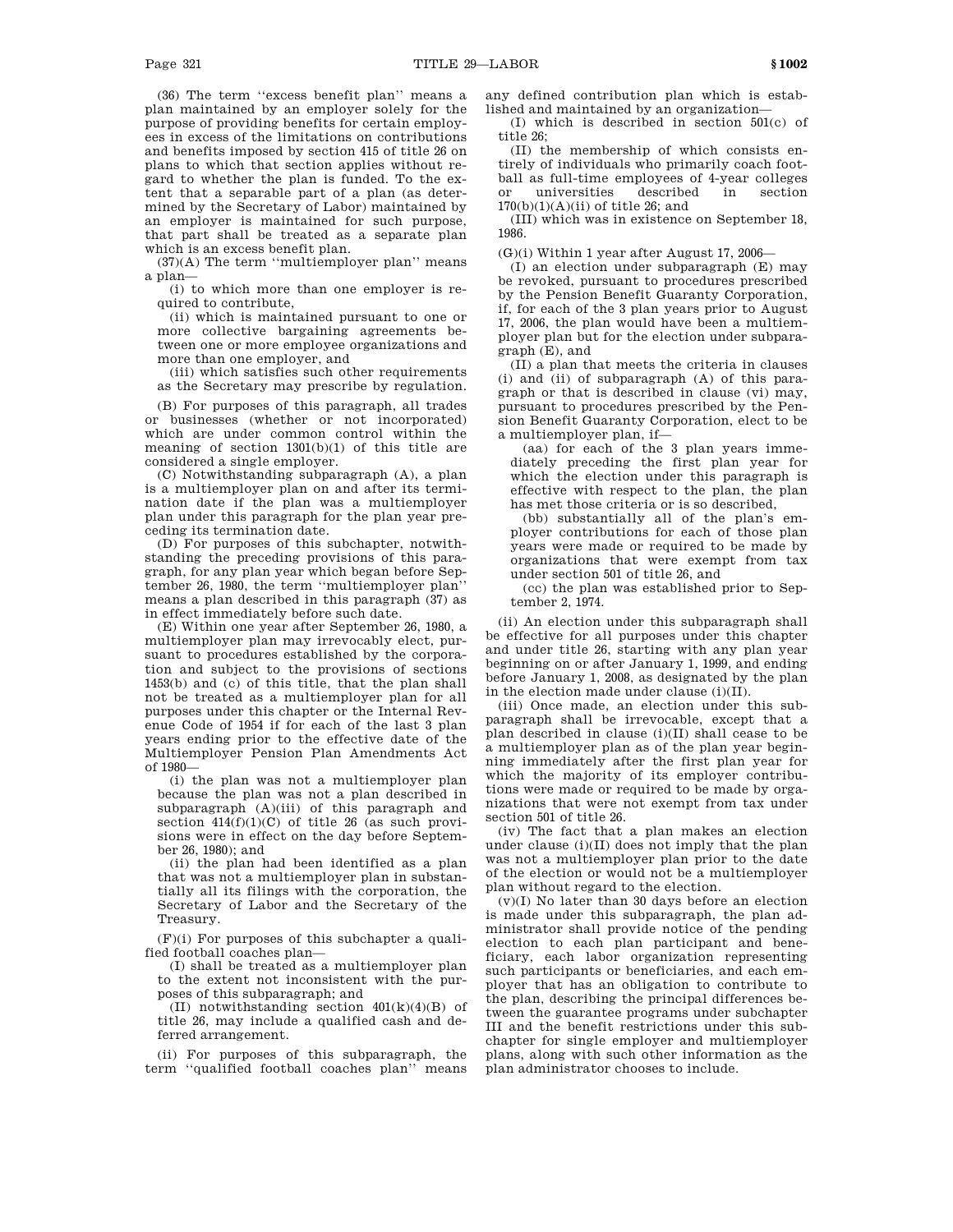(II) Within 180 days after August 17, 2006, the Secretary shall prescribe a model notice under this clause.

(III) A plan administrator's failure to provide the notice required under this subparagraph shall be treated for purposes of section 1132(c)(2) of this title as a failure or refusal by the plan administrator to file the annual report required to be filed with the Secretary under section 1021(b)(1) of this title.

(vi) A plan is described in this clause if it is a plan sponsored by an organization which is described in section 501(c)(5) of title 26 and exempt from tax under section 501(a) of such title and which was established in Chicago, Illinois, on August 12, 1881.

(vii) For purposes of this chapter and title 26, a plan making an election under this subparagraph shall be treated as maintained pursuant to a collective bargaining agreement if a collective bargaining agreement, expressly or otherwise, provides for or permits employer contributions to the plan by one or more employers that are signatory to such agreement, or participation in the plan by one or more employees of an employer that is signatory to such agreement, regardless of whether the plan was created, established, or maintained for such employees by virtue of another document that is not a collective bargaining agreement.

(38) The term ''investment manager'' means any fiduciary (other than a trustee or named fiduciary, as defined in section 1102(a)(2) of this title)—

(A) who has the power to manage, acquire, or dispose of any asset of a plan;

(B) who (i) is registered as an investment adviser under the Investment Advisers Act of 1940 [15 U.S.C. 80b–1 et seq.]; (ii) is not registered as an investment adviser under such Act by reason of paragraph (1) of section 203A(a) of such Act [15 U.S.C. 80b–3a(a)], is registered as an investment adviser under the laws of the State (referred to in such paragraph (1)) in which it maintains its principal office and place of business, and, at the time the fiduciary last filed the registration form most recently filed by the fiduciary with such State in order to maintain the fiduciary's registration under the laws of such State, also filed a copy of such form with the Secretary; (iii) is a bank, as defined in that Act; or (iv) is an insurance company qualified to perform services described in subparagraph (A) under the laws of more than one State; and

(C) has acknowledged in writing that he is a fiduciary with respect to the plan.

(39) The terms ''plan year'' and ''fiscal year of the plan'' mean, with respect to a plan, the calendar, policy, or fiscal year on which the records of the plan are kept.

(40)(A) The term ''multiple employer welfare arrangement'' means an employee welfare benefit plan, or any other arrangement (other than an employee welfare benefit plan), which is established or maintained for the purpose of offering or providing any benefit described in paragraph (1) to the employees of two or more employers (including one or more self-employed individuals), or to their beneficiaries, except that such term does not include any such plan or other arrangement which is established or maintained—

(i) under or pursuant to one or more agreements which the Secretary finds to be collective bargaining agreements,

(ii) by a rural electric cooperative, or

(iii) by a rural telephone cooperative association.

(B) For purposes of this paragraph—

(i) two or more trades or businesses, whether or not incorporated, shall be deemed a single employer if such trades or businesses are within the same control group,

(ii) the term ''control group'' means a group of trades or businesses under common control,

(iii) the determination of whether a trade or business is under ''common control'' with another trade or business shall be determined under regulations of the Secretary applying principles similar to the principles applied in determining whether employees of two or more trades or businesses are treated as employed by a single employer under section 1301(b) of this title, except that, for purposes of this paragraph, common control shall not be based on an interest of less than 25 percent,

(iv) the term ''rural electric cooperative'' means—

(I) any organization which is exempt from tax under section 501(a) of title 26 and which is engaged primarily in providing electric service on a mutual or cooperative basis, and

(II) any organization described in paragraph (4) or (6) of section 501(c) of title 26 which is exempt from tax under section 501(a) of title 26 and at least 80 percent of the members of which are organizations described in subclause (I), and

(v) the term ''rural telephone cooperative association'' means an organization described in paragraph (4) or (6) of section 501(c) of title 26 which is exempt from tax under section 501(a) of title 26 and at least 80 percent of the members of which are organizations engaged primarily in providing telephone service to rural areas of the United States on a mutual, cooperative, or other basis.

(41) 4 SINGLE-EMPLOYER PLAN.—The term ''single-employer plan'' means an employee benefit plan other than a multiemployer plan.

 $(41)^4$  The term "single-employer plan" means a plan which is not a multiemployer plan.

(42) the term ''plan assets'' means plan assets as defined by such regulations as the Secretary may prescribe, except that under such regulations the assets of any entity shall not be treated as plan assets if, immediately after the most recent acquisition of any equity interest in the entity, less than 25 percent of the total value of each class of equity interest in the entity is held by benefit plan investors. For purposes of determinations pursuant to this paragraph, the value of any equity interest held by a person (other than such a benefit plan investor) who has discretionary authority or control with respect to the assets of the entity or any person who provides investment advice for a fee (direct or indi-

<sup>4</sup>So in original. Two pars. (41) have been enacted.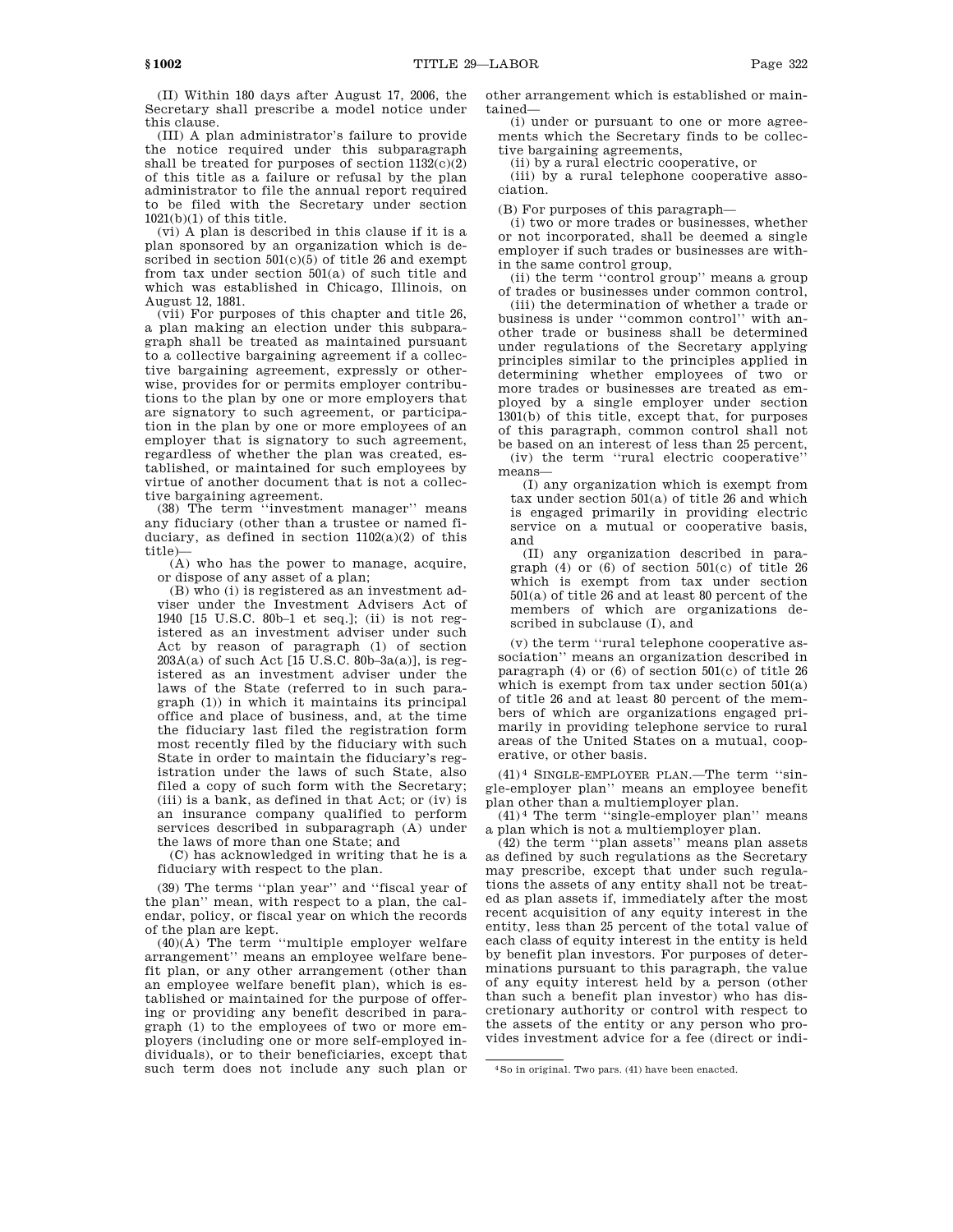rect) with respect to such assets, or any affiliate of such a person, shall be disregarded for purposes of calculating the 25 percent threshold. An entity shall be considered to hold plan assets only to the extent of the percentage of the equity interest held by benefit plan investors. For purposes of this paragraph, the term ''benefit plan investor'' means an employee benefit plan subject to part 4,5 any plan to which section 4975 of title 26 applies, and any entity whose underlying assets include plan assets by reason of a plan's investment in such entity.

(Pub. L. 93–406, title I, §3, Sept. 2, 1974, 88 Stat. 833; Pub. L. 96–364, title III, §§302, 305, title IV, §§407(a), 409, Sept. 26, 1980, 94 Stat. 1291, 1294, 1303, 1307; Pub. L. 97–473, title III, §302(a), Jan. 14, 1983, 96 Stat. 2612; Pub. L. 99–272, title XI, §11016(c)(1), Apr. 7, 1986, 100 Stat. 273; Pub. L. 99–509, title IX, §9203(b)(1), Oct. 21, 1986, 100 Stat. 1979; Pub. L. 99–514, title XVIII, §1879(u)(3), Oct. 22, 1986, 100 Stat. 2913; Pub. L. 100–202, §136(a), Dec. 22, 1987, 101 Stat. 1329–441; Pub. L. 101–239, title VII,  $\S 7871(b)(2)$ ,  $7881(m)(2)(D)$ ,  $7891(a)(1)$ , 7893(a), 7894(a)(1)(A), (2)(A), (3), (4), Dec. 19, 1989, 103 Stat. 2435, 2444, 2445, 2447, 2448; Pub. L. 101–508, title XII, §12002(b)(2)(C), Nov. 5, 1990, 104 Stat. 1388–566; Pub. L. 102–89, §2, Aug. 14, 1991, 105 Stat. 446; Pub. L. 104–290, title III, §308(b)(1), Oct. 11, 1996, 110 Stat. 3440; Pub. L. 105–72, §1(a), Nov. 10, 1997, 111 Stat. 1457; Pub. L. 109–280, title VI, §611(f), title IX, §§905(a), 906(a)(2)(A), title XI, §§1104(c), 1106(a), Aug. 17, 2006, 120 Stat. 972, 1050, 1051, 1060; Pub. L. 110–28, title VI, §6611(a)(1), (b)(1), May 25, 2007, 121 Stat. 179, 180; Pub. L. 110–458, title I, §111(c), Dec. 23, 2008, 122 Stat. 5113.)

### REFERENCES IN TEXT

This chapter, referred to in pars.  $(2)(B)$  and  $(37)(E)$ ,  $(G)(ii)$ ,  $(vii)$ , was in the original "this Act", meaning Pub. L. 93–406, known as the Employee Retirement Income Security Act of 1974. Titles I, III, and IV of such Act are classified principally to this chapter. For complete classification of this Act to the Code, see Short Title note set out under section 1001 of this title and Tables.

The Outer Continental Shelf Lands Act, referred to in par. (10), is act Aug. 7, 1953, ch. 345, 67 Stat. 462, as amended, which is classified generally to subchapter III (§1331 et seq.) of chapter 29 of Title 43, Public Lands. For complete classification of this Act to the Code, see Short Title note set out under section 1331 of Title 43 and Tables.

The Labor Management Relations Act, 1947, referred to in par. (12), is act June 23, 1947, ch. 120, 61 Stat. 136, as amended, which is classified principally to chapter 7 (§141 et seq.) of this title. For complete classification of this Act to the Code, see section 141 of this title and Tables.

The Railway Labor Act, referred to in par. (12), is act May 20, 1926, ch. 347, 44 Stat. 577, as amended, which is classified principally to chapter 8 (§151 et seq.) of Title 45, Railroads. For complete classification of this Act to the Code, see section 151 of Title 45 and Tables.

Section 77b(1) of title 15, referred to in par. (20), was redesignated section  $77b(a)(1)$  of title 15 by Pub. L. 104–290, title I, §106(a)(1), Oct. 11, 1996, 110 Stat. 3424.

The Investment Company Act of 1940, referred to in par. (21)(B), is title I of act Aug. 22, 1940, ch. 686, 54 Stat. 789, as amended, which is classified generally to subchapter I (§80a–1 et seq.) of chapter 2D of Title 15, Commerce and Trade. For complete classification of this Act to the Code, see section 80a–51 of Title 15 and Tables.

The Railroad Retirement Act of 1935 or 1937, referred to in par. (32), means act Aug. 29, 1935, ch. 812, 49 Stat. 967, as amended, known as the Railroad Retirement Act of 1935. The Railroad Retirement Act of 1935 was amended generally by act June 24, 1937, ch. 382, part I, 50 Stat. 307, and was known as the Railroad Retirement Act of 1937. The Railroad Retirement Act of 1937 was amended generally and redesignated the Railroad Retirement Act of 1974 by Pub. L. 93–445, title I, Oct. 16, 1974, 88 Stat. 1305 and is classified generally to subchapter IV (§231 et seq.) of chapter 9 of Title 45, Railroads. For complete classification of this Act to the Code, see Tables.

The International Organizations Immunities Act, referred to in par. (32), is title I of act Dec. 29, 1945, ch. 652, 59 Stat. 669, as amended, which is classified principally to subchapter XVIII (§288 et seq.) of chapter 7 of Title 22, Foreign Relations and Intercourse. For complete classification of this Act to the Code, see Short Title note set out under section 288 of Title 22 and Tables.

Sections 1453(b) and (c) of this title, referred to in par. (37)(E), was in the original ''sections 4403(b) and (c)'', meaning sections 4403(b) and (c) of the Employee Retirement Income Security Act of 1974, which was translated as section 1453(b) and (c) of this title as the probable intent of Congress, in view of the Employee Retirement Income Security Act of 1974 not containing a section 4403 and the subject matter of section 4303 of the Act which is classified to section 1453(b) and (c) of this title.

The Internal Revenue Code of 1954, referred to in par. (37)(E), was redesignated the Internal Revenue Code of 1986 by Pub. L. 99–514, §2, Oct. 22, 1986, 100 Stat. 2095, and is classified to Title 26, Internal Revenue Code.

For the effective date of the Multiemployer Pension Plan Amendments Act of 1980, referred to in par.

(37)(E), see section 1461(e) of this title. The Investment Advisers Act of 1940, referred to in par. (38)(B), is title II of act Aug. 22, 1940, ch. 686, 54 Stat. 847, as amended, which is classified generally to subchapter II (§80b–1 et seq.) of chapter 2D of Title 15, Commerce and Trade. For complete classification of this Act to the Code, see section 80b–20 of Title 15 and Tables.

#### AMENDMENTS

2008—Par. (37)(G). Pub. L. 110–458 substituted ''subparagraph'' for ''paragraph'' in cls. (ii), (iii), and (v)(I), "clause  $(i)(II)$ " for "subclause  $(i)(II)$ " in cl.  $(iii)$ , ''clause'' for ''subparagraph'' in cl. (v)(II), and ''section 1021(b)(1)" for "section 1021(b)(4)" in cl. (v)(III).<br>
2007—Par. (37)(G)(i)(II)(aa). Pub. L.

 $(37)(G)(i)(II)(aa)$ . Pub. L. 110–28, §6611(a)(1)(A), substituted ''for each of the 3 plan years immediately preceding the first plan year for which the election under this paragraph is effective with respect to the plan,'' for ''for each of the 3 plan years immediately before August 17, 2006,''. Par. (37)(G)(ii). Pub. L. 110–28, §6611(a)(1)(B), sub-

stituted ''starting with any plan year beginning on or after January 1, 1999, and ending before January 1, 2008, as designated by the plan in the election made under clause (i)(II)'' for ''starting with the first plan year ending after August 17, 2006''.

Par.  $(37)(G)(vi)$ . Pub. L. 110-28, §6611(b)(1), substituted ''if it is a plan sponsored by an organization which is described in section 501(c)(5) of title 26 and exempt from tax under section 501(a) of such title and which was established in Chicago, Illinois, on August 12, 1881.'' for ''if it is a plan—

''(I) that was established in Chicago, Illinois, on August 12, 1881; and

''(II) sponsored by an organization described in section 501(c)(5) of title 26 and exempt from tax under section  $501(a)$  of title 26.'

Par. (37)(G)(vii). Pub. L. 110–28, §6611(a)(1)(C), added cl. (vii). 2006—Par. (2)(A). Pub. L. 109–280, §905(a), inserted at

end ''A distribution from a plan, fund, or program shall

<sup>5</sup>So in original. Probably should be ''part 4 of subtitle B,''.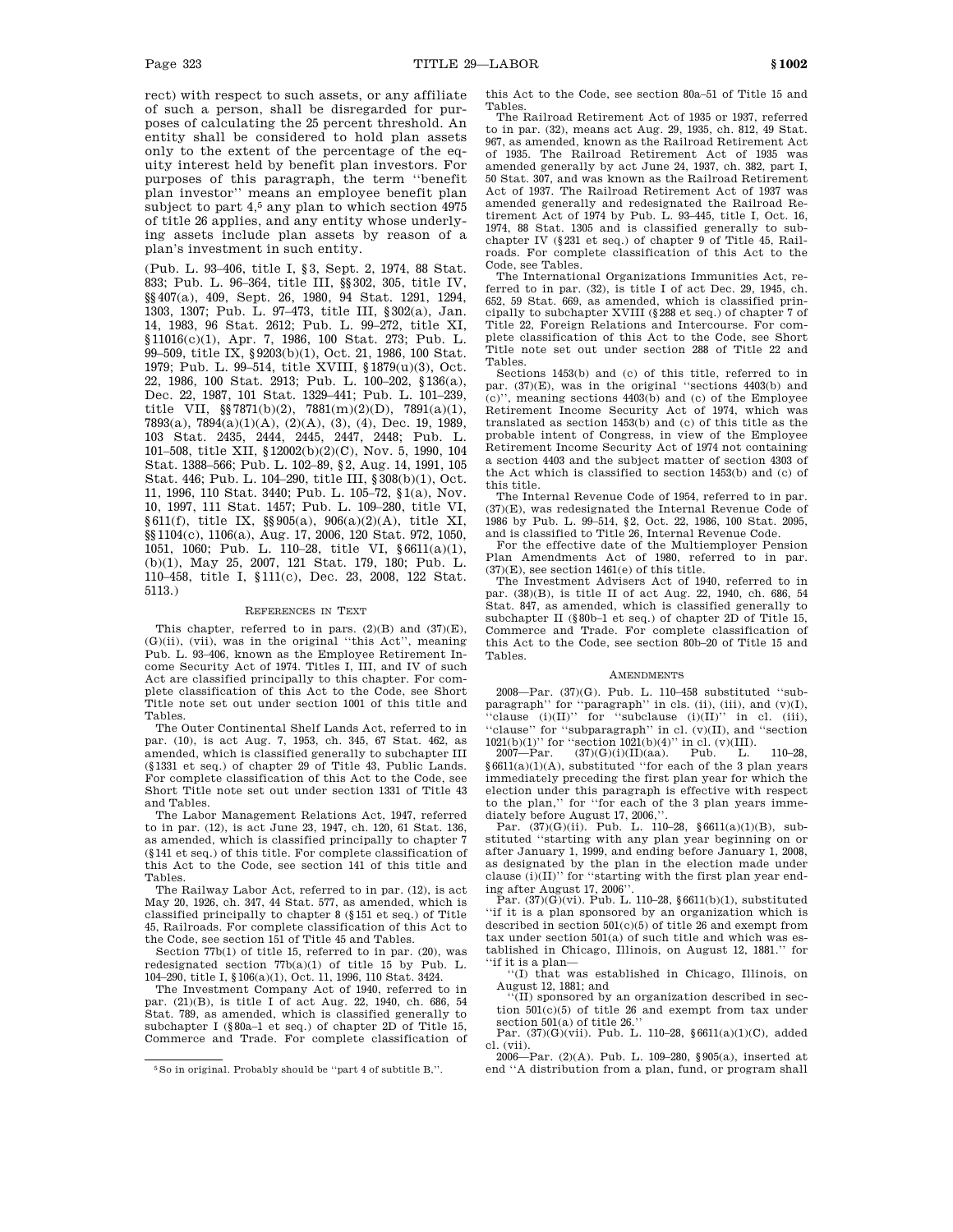not be treated as made in a form other than retirement income or as a distribution prior to termination of covered employment solely because such distribution is made to an employee who has attained age 62 and who is not separated from employment at the time of such distribution.<sup>1</sup>

Par. (2)(B). Pub. L. 109–280, §1104(c), inserted at end ''An applicable voluntary early retirement incentive plan (as defined in section  $457(e)(11)(D)(ii)$  of title 26) making payments or supplements described in section  $457(e)(11)(D)(i)$  of title 26, and an applicable employment retention plan (as defined in section  $457(f)(4)(C)$  of title 26) making payments of benefits described in section  $457(f)(4)(A)$  of title 26, shall, for purposes of this subchapter, be treated as a welfare plan (and not a pension plan) with respect to such payments and supplements.'

Par. (32). Pub. L. 109–280, §906(a)(2)(A), inserted at end ''The term 'governmental plan' includes a plan which is established and maintained by an Indian tribal government (as defined in section  $7701(a)(40)$  of title 26), a subdivision of an Indian tribal government (determined in accordance with section 7871(d) of title 26), or an agency or instrumentality of either, and all of the participants of which are employees of such entity substantially all of whose services as such an employee are in the performance of essential governmental functions but not in the performance of commercial activities (whether or not an essential government function)''.

Par. (37)(G). Pub. L. 109–280, §1106(a), added subpar. (G).

Par. (42). Pub. L. 109–280, §611(f), added par. (42). 1997—Par. (38)(B). Pub. L. 105–72 added introductory provisions and cls. (i) and (ii), redesignated former cls. (ii) and (iii) as (iii) and (iv), respectively, and struck out former introductory provisions and cl. (i) which read as follows: ''who is (i) registered as an investment adviser under the Investment Advisers Act of 1940 or under the laws of any State;"

1996—Par. (38)(B). Pub. L. 104–290 temporarily inserted ''or under the laws of any State'' before ''; (ii) is a bank,''. See Effective and Termination Dates of 1996 Amendment note below.

1991—Par. (40)(A)(iii), (B)(v). Pub. L. 102–89 added cl. (iii) at end of subpar. (A) and cl. (v) at end of subpar. (B).

1990—Par. (41). Pub. L. 101–508 added par. (41) which read as follows: "The term 'single-employer plan' means a plan which is not a multiemployer plan.''

1989—Pars. (14), (33), (36), (40)(B)(iv). Pub. L. 101–239, §7891(a)(1), substituted ''Internal Revenue Code of 1986'' for ''Internal Revenue Code of 1954'', which for purposes of codification was translated as ''title 26'' thus requiring no change in text.

Par. (23). Pub. L. 101–239, §7881(m)(2)(D), inserted at end ''The accrued benefit of an employee shall not be less than the amount determined under section  $1054(c)(2)(\mathrm{B})$  of this title with respect to the employee's accumulated contribution.''

Par. (24)(B). Pub. L. 101–239, §7871(b)(2), amended subpar. (B) generally. Prior to amendment, subpar. (B) read as follows: ''the latest of—

''(i) the time a plan participant attains age 65,

''(ii) in the case of a plan participant who commences participation in the plan within 5 years before attaining normal retirement age under the plan, the 5th anniversary of the time the plan participant commences participation in the plan, or

''(iii) in the case of a plan participant not described in clause (ii), the 10th anniversary of the time the plan participant commences participation in the

plan.'' Par. (33)(D)(iii). Pub. L. 101–239, §7894(a)(1)(A), substituted ''Secretary of the Treasury'' for ''Secretary'' in subcls. (I) to (III).

Par. (37)(B). Pub. L. 101–239, §7893(a), substituted ''section 1301(b)(1)'' for ''section 1301(c)(1)''.

Par.  $(37)(F)(i)(II)$ . Pub. L. 101-239, §7894(a)(2)(A)(i), substituted ''the Internal Revenue Code of 1986'' for ''such Code'', which for purposes of codification was translated as ''title 26'' thus requiring no change in text.

Par. (37)(F)(ii). Pub. L. 101–239, §7894(a)(2)(A)(ii), (iii), inserted ''of such Code'' after ''section 501(c)'' in subcl. (I) and after "section  $170(b)(1)(A)(ii)$ " in subcl. (II), which for purposes of codification was translated as ''of title 26'' thus requiring no change in text.

Par. (39). Pub. L. 101-239, §7894(a)(3), substituted "mean, with respect to a plan, the calendar" for "mean with respect to a plan, calendar''.

Par. (41). Pub. L. 101–239, §7894(a)(4), added par. (41).

1987—Par. (37)(F). Pub. L. 100–202 added subpar. (F). 1986—Par. (24)(B). Pub. L. 99–509 amended subpar. (B) generally. Prior to amendment, subpar. (B) read as follows: ''the later of—

''(i) the time a plan participant attains age 65, or

''(ii) the 10th anniversary of the time a plan participant commenced participation in the plan.''

Par. (37)(A). Pub. L. 99–514 repealed the amendment made by Pub. L. 99–272. See note below.

Pub. L. 99–272, which, eff. Jan. 1, 1986, directed the substitution of ''means a pension plan'' for ''means a plan'' was repealed by Pub. L. 99–514, eff. Jan. 1, 1986. 1983—Par. (40). Pub. L. 97–473 added par. (40).

1980—Par. (2). Pub. L. 96–364, §409, redesignated existing provisions as subpar. (A), inserted exception for subpar. (B), substituted " $(i)$ " for " $(A)$ " and " $(ii)$ " for  $``$ (B) $''$ , and added subpar. (B).

Par. (14). Pub. L. 96–364, §305, inserted provisions respecting a trust described in section 501(c)(22) of title 26.

Par. (33). Pub. L. 96–364, §407(a), substituted provisions defining ''church plan'' as a plan established and maintained (to the extent required in cl. (ii) of subpar. (B)) for employees or beneficiaries by a church, etc., exempt from tax under section 501 of title 26, for provisions defining ''church plan'' as a plan established and maintained for employees by a church, etc., exempt from tax under section 501 of title 26, or a plan in existence on Jan. 1, 1974, established and maintained by a church, etc., for employees and employees of agencies of the church, etc.

Par. (37). Pub. L. 96–364, §302(a), substantially revised definition of term "multiemployer plan" by, among other changes, restructuring subpar. (A), resulting in elimination of provisions covering amount of contributions and payment of benefits, and subpar. (B), resulting in elimination of provisions reworking amount of contributions for subsequent plan years, and added subpars.  $(C)$  to  $(E)$ .

# EFFECTIVE DATE OF 2008 AMENDMENT

Amendment by Pub. L. 110–458 effective as if included in the provisions of Pub. L. 109–280 to which the amendment relates, except as otherwise provided, see section 112 of Pub. L. 110–458, set out as a note under section 72 of Title 26, Internal Revenue Code.

## EFFECTIVE DATE OF 2007 AMENDMENT

Amendment by Pub. L. 110–28 effective as if included in section 1106 of the Pension Protection Act of 2006, Pub. L. 109–280, see section 6611(c) of Pub. L. 110–28, set out as a note under section 414 of Title 26, Internal Revenue Code.

## EFFECTIVE DATE OF 2006 AMENDMENT

Amendment by section 611(f) of Pub. L. 109–280 applicable to transactions occurring after Aug. 17, 2006, see section  $611(h)(1)$  of Pub. L. 109-280, set out as a note under section 4975 of Title 26, Internal Revenue Code.

Amendment by section 905(a) of Pub. L. 109–280 applicable to distributions in plan years beginning after Dec. 31, 2006, see section 905(c) of Pub. L. 109–280, set out as a note under section 401 of Title 26, Internal Revenue Code.

Amendment by section  $906(a)(2)(A)$  of Pub. L. 109–280 applicable to any year beginning on or after Aug. 17, 2006, see section 906(c) of Pub. L. 109–280, set out as a note under section 414 of Title 26, Internal Revenue Code.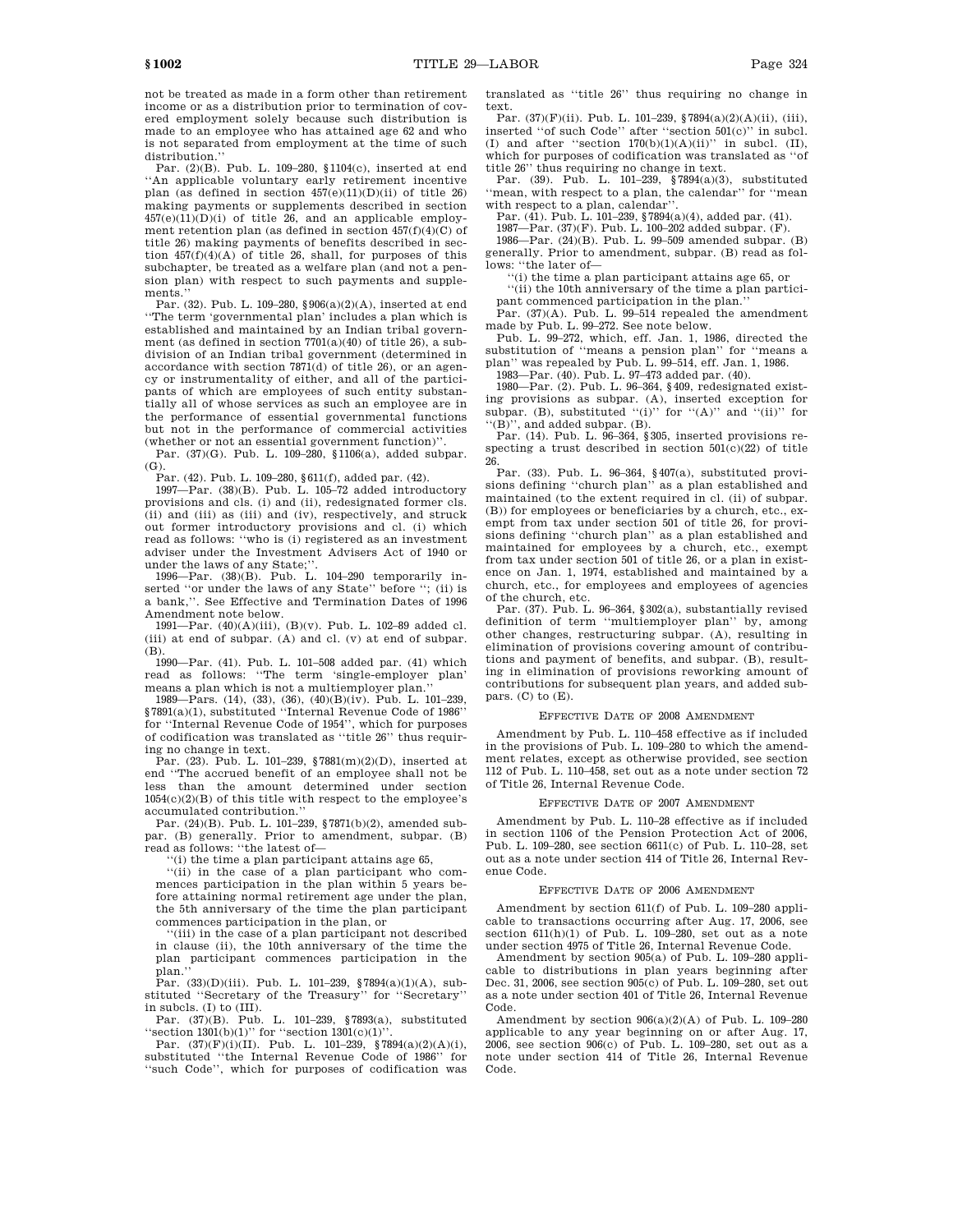Amendment by section 1104(c) of Pub. L. 109–280 effective Aug. 17, 2006, and applicable to plan years ending after such date, see section  $1104(d)(1)$ , (3) of Pub. L. 109–280, set out as a note under section 457 of Title 26, Internal Revenue Code.

## EFFECTIVE DATE OF 1997 AMENDMENT

Section 1(c) of Pub. L. 105–72 provided that: ''The amendments made by subsection (a) [amending this section] shall take effect on July 8, 1997, except that the requirement of section 3(38)(B)(ii) of the Employee Retirement Income Security Act of 1974 [section 1002(38)(B)(ii) of this title] (as amended by this Act) for filing with the Secretary of Labor of a copy of a registration form which has been filed with a State before the date of the enactment of this Act [Nov. 10, 1997], or is to be filed with a State during the 1-year period beginning with such date, shall be treated as satisfied upon the filing of such a copy with the Secretary at any time during such 1-year period. This section shall supersede section 308(b) of the National Securities Markets Improvement Act of 1996 [Pub. L. 104–290, amending this section and enacting provisions set out as an Effective and Termination Dates of 1996 Amendment note below] (and the amendment made thereby).''

### EFFECTIVE AND TERMINATION DATES OF 1996 AMENDMENT

Amendment by Pub. L. 104–290 effective 270 days after Oct. 11, 1996, see section 308(a) of Pub. L. 104–290, as amended, set out as a note under section 80b–2 of Title 15, Commerce and Trade.

Section  $308(b)(2)$  of Pub. L. 104-290 which provided that the amendment made by paragraph (1), amending this section, ceased to be effective 2 years after Oct. 11, 1996, was superseded by section 1(c) of Pub. L. 105–72, set out as an Effective Date of 1997 Amendment note above.

#### EFFECTIVE DATE OF 1991 AMENDMENT

Section 3 of Pub. L. 102–89 provided that: ''The amendments made by section 2 [amending this section] shall take effect on the date of the enactment of this Act [Aug. 14, 1991].''

## EFFECTIVE DATE OF 1990 AMENDMENT

Amendment by Pub. L. 101–508 applicable to reversions occurring after Sept. 30, 1990, but not applicable to any reversion after Sept. 30, 1990, if (1) in the case of plans subject to subchapter III of this chapter, notice of intent to terminate under such subchapter was provided to participants (or if no participants, to Pension Benefit Guaranty Corporation) before Oct. 1, 1990, (2) in the case of plans subject to subchapter I of this chapter (and not subchapter III), notice of intent to reduce future accruals under section 1054(h) of this title was provided to participants in connection with termination before Oct. 1, 1990, (3) in the case of plans not subject to subchapter I or III of this chapter, a request for a determination letter with respect to termination was filed with Secretary of the Treasury or Secretary's delegate before Oct. 1, 1990, or (4) in the case of plans not subject to subchapter I or III of this chapter and having only one participant, a resolution terminating the plan was adopted by employer before Oct. 1, 1990, see section 12003 of Pub. L. 101–508, set out as a note under section 4980 of Title 26, Internal Revenue Code.

### EFFECTIVE DATE OF 1989 AMENDME

Amendment by section 7871(b)(2) of Pub. L. 101–239 effective as if included in the amendments made by section 9203 of Pub. L. 99–509, see section 7871(b)(3) of Pub. L. 101–239, set out as a note under section 411 of Title 26, Internal Revenue Code.

Amendment by section 7881(m)(2)(D) of Pub. L. 101–239 effective, except as otherwise provided, as if included in the provision of the Pension Protection Act, Pub. L. 100–203, §§9302–9346, to which such amendment relates, see section 7882 of Pub. L. 101–239, set out as a note under section 401 of Title 26.

Section 7891(f) of Pub. L. 101–239 provided that: ''Except as otherwise provided in this section, any amendment made by this section [amending this section, sections 1003, 1025, 1051 to 1056, 1060, 1061, 1081 to 1084, 1085a, 1101, 1103, 1107, 1108, 1132, 1134, 1137, 1161, 1166, 1167, 1201 to 1203, 1222, 1301, 1302, 1307, 1309, 1321 to 1322a, 1342 to 1345, 1362, 1368, 1384, 1385, 1390, 1391, 1393, 1403, 1421, 1423, 1425, and 1453 of this title, and section 4980B of Title 26] shall take effect as if included in the provision of the Reform Act [probably means Tax Reform Act of 1986, Pub. L. 99–514] to which such amendment relates.''

Section 7893(h) of Pub. L. 101–239 provided that: ''Any amendment made by this section [amending this section and sections 1322a, 1341, 1342, 1347, 1366, 1367, and 1398 of this title] shall take effect as if included in the provision of the Single-Employer Pension Plan Amendments Act of 1986 [Pub. L. 99–272, title XI] to which such amendment relates.

Section  $7894(a)(1)(B)$  of Pub. L. 101–239 provided that: ''The amendments made by subparagraph (A) [amending this section] shall take effect as if included in section 407 of the Multiemployer Pension Plan Amendments Act of 1980 [Pub. L. 96–364].''

Section  $7894(a)(2)(B)$  of Pub. L. 101-239 provided that: ''The amendment made by this paragraph [amending this section] shall take effect as if included in section 136 of Public Law 100–202.''

Section 7894(i) of Pub. L. 101–239 provided that: ''Except as otherwise provided in this section, any amendment made by this section [amending this section and sections 1021, 1024 to 1026, 1028, 1031, 1051 to 1056, 1060, 1061, 1081, 1082, 1084, 1086, 1103, 1107, 1108, 1113, 1114, 1132, 1144, 1321 to 1322a, 1344, 1368, and 1461 of this title] shall take effect as if originally included in the provision of the Employee Retirement Income Security Act of 1974 [Pub. L. 93–406] to which such amendment relates.''

## EFFECTIVE DATE OF 1987 AMENDMENT

Section 136(b) of Pub. L. 100–202 provided that: ''The amendment made by this section [amending this section] shall apply to years beginning after the date of the enactment of this joint resolution [Dec. 22, 1987].''

## EFFECTIVE DATE OF 1986 AMENDMENTS

Amendment by section 1879(u)(3) of Pub. L. 99–514 effective as if such provisions were included in the enactment of the Single-Employer Pension Plan Amendments Act of 1986 [Pub. L. 99–272], see section  $1879(u)(4)(A)$  of Pub. L. 99-514, set out as a note under section 1054 of this title.

Amendment by Pub. L. 99–509 applicable only with respect to plan years beginning on or after Jan. 1, 1988, and only with respect to service performed on or after such date, see section 9204 of Pub. L. 99–509, set out as an Effective and Termination Dates of 1986 Amendments note under section 623 of this title.

Amendment by Pub. L. 99–272 effective Jan. 1, 1986, with certain exceptions, see section 11019 of Pub. L. 99–272, set out as a note under section 1341 of this title.

## EFFECTIVE DATE OF 1983 AMENDMENT

Section 302(c) of Pub. L. 97–473 provided that: ''The amendments made by this section [amending this section and section 1144 of this title] shall take effect on the date of the enactment of this Act [Jan. 14, 1983].''

# EFFECTIVE DATE OF 1980 AMENDMENT

Amendment of pars. (2), (14), and (37), by Pub. L. 96–364 effective Sept. 26, 1980, except as specifically provided, see section 1461(e) of this title.

Amendment of par. (33) by Pub. L. 96–364 effective Jan. 1, 1974, see section 407(c) of Pub. L. 96–364, set out as a note under section 414 of Title 26, Internal Revenue Code.

### REGULATIONS

Secretary of Labor, Secretary of the Treasury, and Equal Employment Opportunity Commission each to issue before Feb. 1, 1988, final regulations to carry out